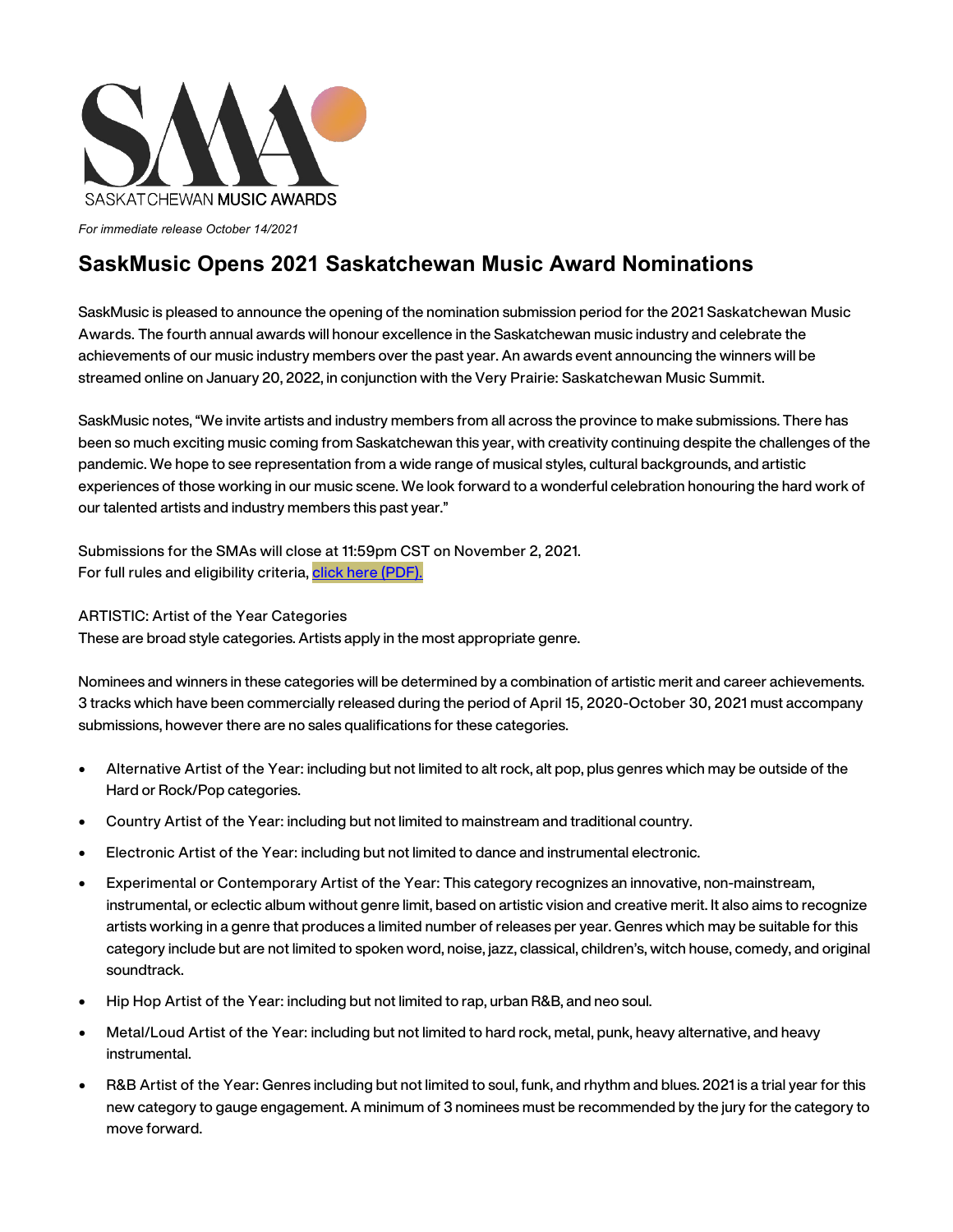- Rock/Pop Artist of the Year: including but not limited to those considered mainstream, such as rock, pop, blues, and adult contemporary.
- Roots/Folk Artist of the Year: including but not limited to singer/songwriter, traditional blues, and Americana.
- Indigenous Artist of The Year: This is a non-genre-specific category open to artists working in any style of music who self-identify as Indigenous. Submissions may come from any musical style including but not limited to commercial contemporary genres such as hip hop, country or rock; as well as traditional music and fusions that incorporate traditional instrumentation/rhythm, and/or reflect the Indigenous experience through their lyrics. For this category, 2 songs are required which have been made available to the public during the period of April 15, 2020-October 30, 2021.

Artistic: Single of the Year recognizes the top commercial Saskatchewan song of the year released during the period of April 15, 2020-October 30, 2021, determined solely by a numerical calculation of industry data.

Artistic: Music Video of the Year recognizes an exceptional music video made available to the public during the period of April 15, 2020-October 30, 2021.

Artistic: Best Saskatchewan Album of the Year is based on a full-length album, as a whole, released during the period of October 15, 2020-October 30, 2021. All genres of music are included in consideration. An industry jury determines a shortlist of finalists, with the final winner of Album of the Year then determined by public vote.

## INDUSTRY Categories

For activities in the period from April 15, 2020-October 30, 2021:

- Industry Achievement Award: Will recognize excellence in the provision of skills and/or services by those helping to build the music industry of Saskatchewan.
- Venue of the Year: Will recognize live music venues or music festivals that strove to celebrate and present live music during the global pandemic, including both in-person shows and alternate programming initiatives such as virtual concerts, as well as excellence in programming and community engagement.
- Producer of the Year: Will recognize excellence in music production by a producer who was primarily responsible for the recording and/or mixing process for a submitted project(s) released within the eligibility period.

## SPECIAL HONOURS: Indigenous Music Achievement Award

The Indigenous Music Achievement Award, new for the 2021 SMAs, will recognize excellence in an individual demonstrating musical impact, leadership, innovation and/or community-building which has created a positive and lasting impact on the Indigenous music community. A potential honoree may be, for example: an established music artist; a music manager or label owner; and/or a music teacher, as long as the activities they are nominated for are centred on music practices. This award is intended to honour a long-term commitment to integrity and involvement in music which has inspired and uplifted others, and will consider the individual's work over their career.

Self-nominations as well as community-suggested nominations will be accepted. Nominations will be reviewed by the IMAA Review Committee, consisting of representatives from the SaskMusic Indigenous Advisory, peers, and music industry professionals, who will make the selection for this year's recipient.

Submission guidelines and forms can be found a[t www.SaskatchewanMusicAwards.com.](http://www.saskatchewanmusicawards.com/)

Anyone requiring assistance with their submission or questions on the process may contact SaskMusic, 1-800-347-0676 (toll-free in Saskatchewan) o[r info@saskmusic.org.](mailto:info@saskmusic.org)